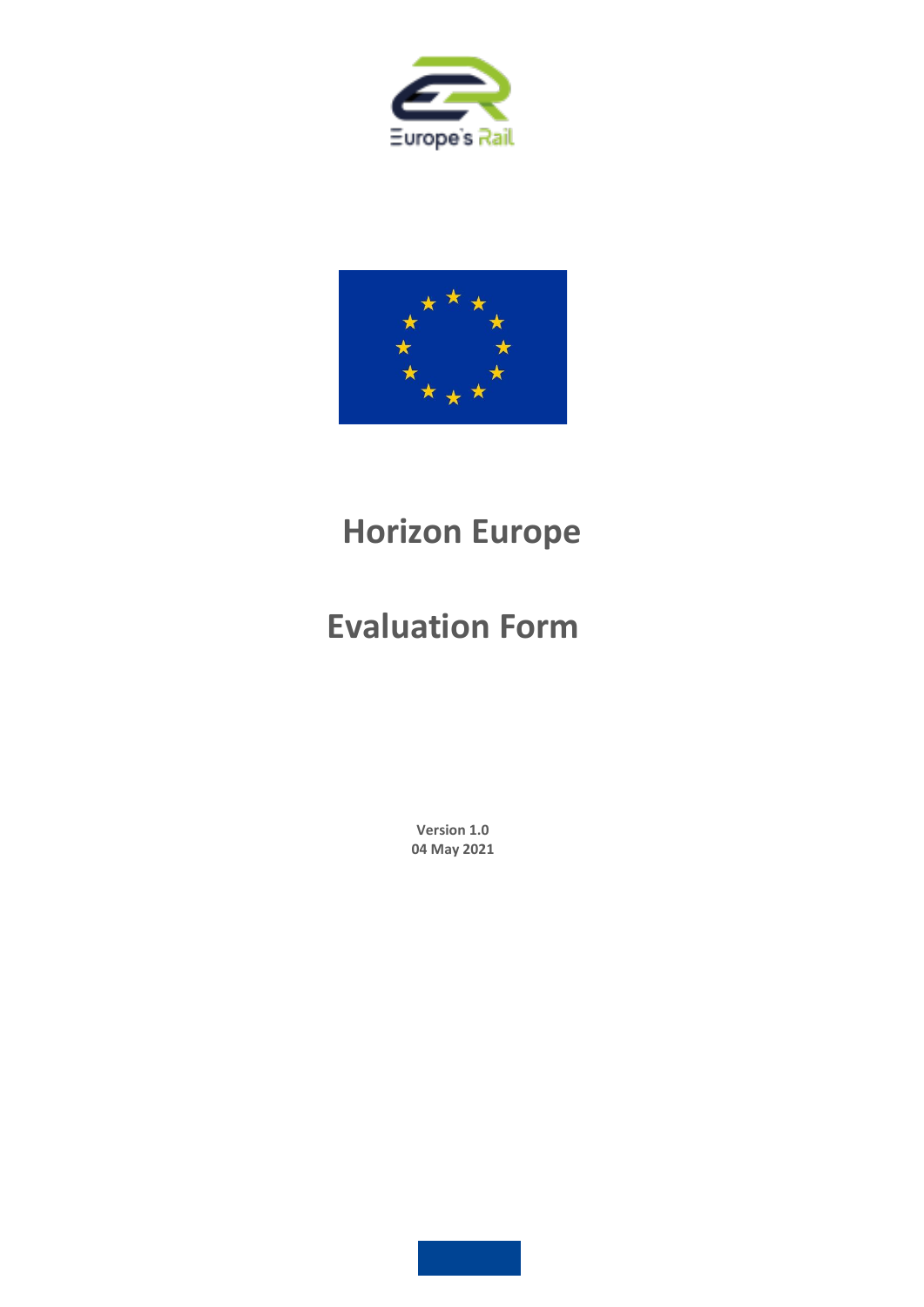#### **IMPORTANT NOTICE**

#### Scoring:

Scoring must be in the range from 0-5. Half-marks may be given.

- **0** The proposal fails to address the criterion or cannot be assessed due to missing or incomplete information.
- **1** Poor. The criterion is inadequately addressed, or there are serious inherent weaknesses.
- **2**  Fair. The proposal broadly addresses the criterion, but there are significant weaknesses.
- **3** Good. The proposal addresses the criterion well, but a number of shortcomings are present.
- **4** Very Good. The proposal addresses the criterion very well, but a small number of shortcomings are present.
- **5** Excellent. The proposal successfully addresses all relevant aspects of the criterion. Any shortcomings are minor.

#### Thresholds & weighting:

The threshold for the individual criteria is 3. The overall threshold, applying to the sum of the 3 individual scores, is 10 points.

Scores are normally NOT weighted. (Weighting is only used for some types of actions — and only for the ranking (not to determine if the proposal passed the thresholds).

 $\triangle$  Specific calls or topics may have different rules regarding threshols and weighting.

#### **Specific cases:**

#### **Two-stage calls**

For stage 1 proposals, only the criteria Excellence and Impact will be evaluated and within those criteria only the aspects indicated in bold in General Annex of the Main Work Programme. The threshold for each of the two individual criteria is 4.

After the evaluation, the call coordinator will then fix an overall threshold, to limit the proposals that will be invited to stage 2. (This overall threshold will be set at a level which ensures that the total requested budget of proposals admitted to stage 2 is as close as possible to three times the available budget, and in any case, not less than 2.5 the available budget. The actual level will therefore depend on the volume of proposals received. The threshold is expected to normally be around 8 or 8.5.)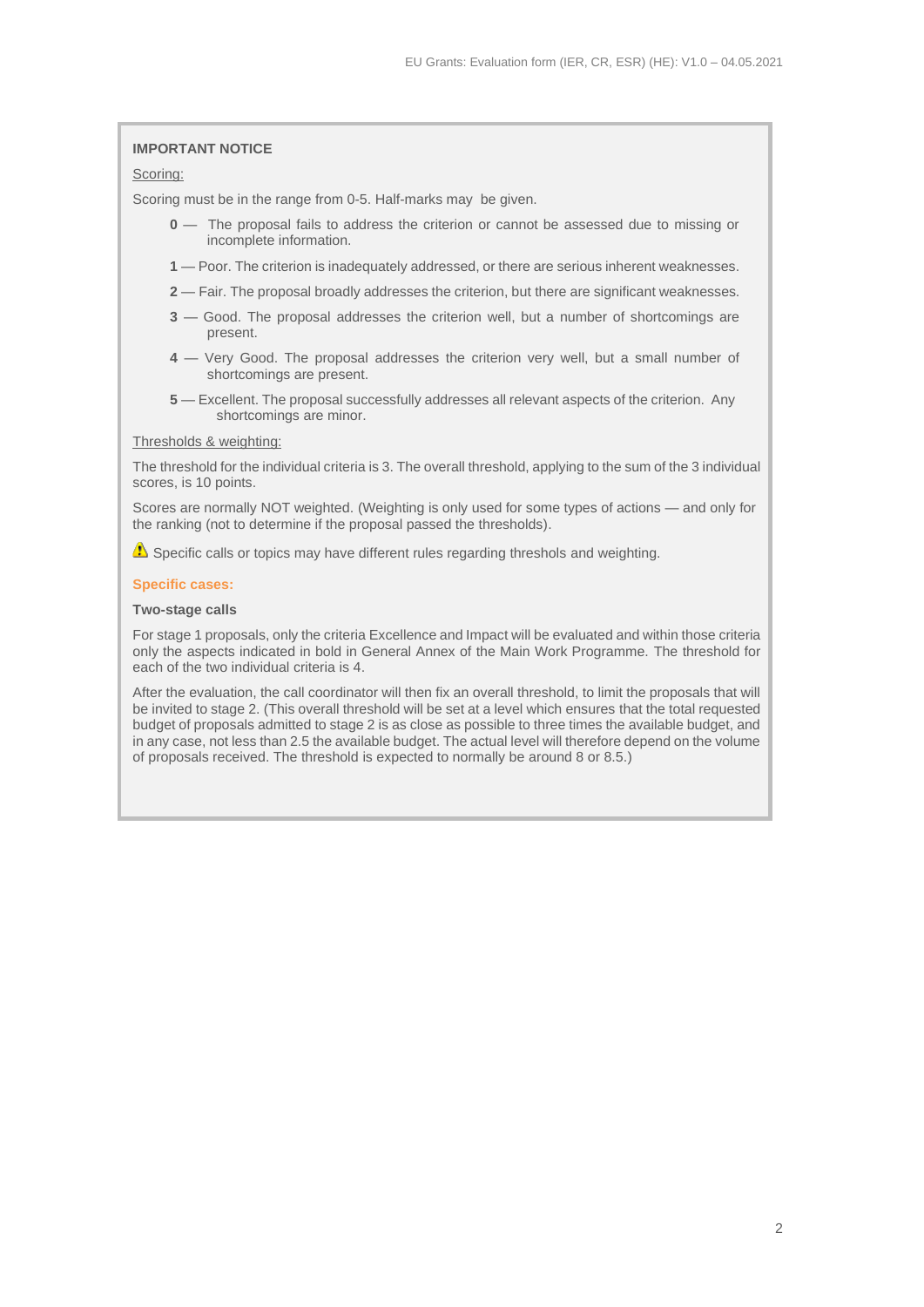

### **EVALUATION FORM (IA)**

| <b>PROJECT</b>              |                                   |  |
|-----------------------------|-----------------------------------|--|
| Project number:             | [project number]                  |  |
| <b>Project name:</b>        | [project title]                   |  |
| Project acronym:            | [acronym]                         |  |
| <b>Coordinator contact:</b> | [PCoCo name NAME], [organisation] |  |
| Call:                       | [call ID]                         |  |
| Topic:                      | [topic ID]                        |  |
| Type of action:             | [ToA ID]                          |  |
| <b>Responsible service:</b> | [responsible unit, e.g. JUST/04]  |  |
| <b>Project duration:</b>    | [number of months]                |  |

| <b>PARTICIPANTS</b> |            |                   |            |                |            |
|---------------------|------------|-------------------|------------|----------------|------------|
| <b>Number</b>       | Role       | <b>Short name</b> | Legal name | <b>Country</b> | <b>PIC</b> |
| $\mathbf{1}$        | COO        |                   |            |                |            |
| $\overline{2}$      | <b>BEN</b> |                   |            |                |            |
| 2.1                 | AE         |                   |            |                |            |
| 3                   | <b>BEN</b> |                   |            |                |            |
| $\overline{4}$      | AP         |                   |            |                |            |
|                     |            |                   |            |                |            |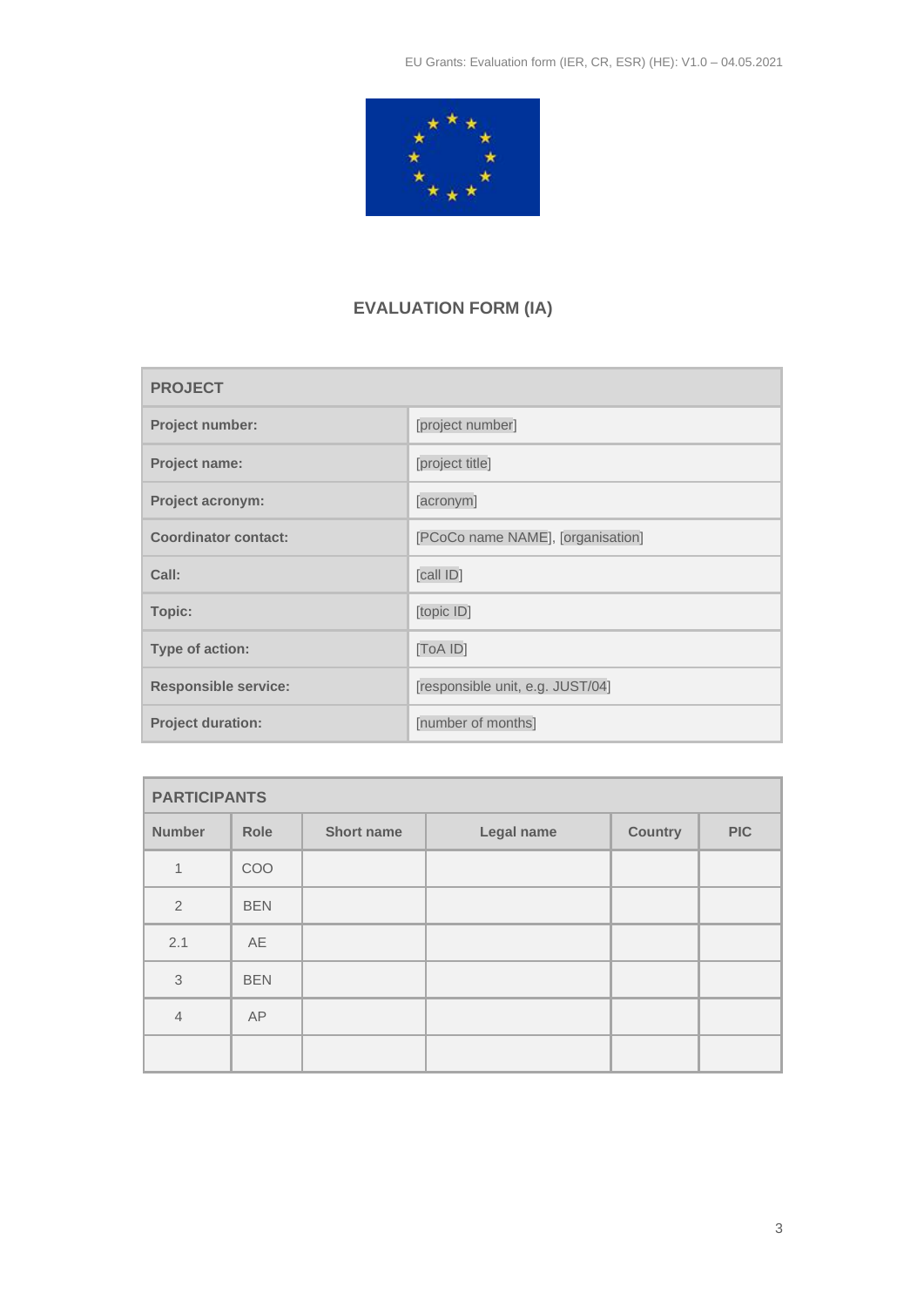| <b>PROJECT ABSTRACT</b>                                |  |  |
|--------------------------------------------------------|--|--|
| Text from Proposal Abstract (Application Form Part A). |  |  |
|                                                        |  |  |
|                                                        |  |  |
|                                                        |  |  |
|                                                        |  |  |

| <b>EVALUATION</b>        |                                       |
|--------------------------|---------------------------------------|
| <b>Evaluation model:</b> | $[single]$ [step 1] [step 2]          |
| Panel:                   | [insert panel identifier]             |
| Evaluators:              | [name NAME], [name NAME], [name NAME] |

### **1. EVALUATION**

*Applications must be evaluated as they were submitted, NOT on their potential if certain changes were made. Therefore, do NOT recommend any modifications (e.g. consortia composition, resources or budget, or inclusion of additional work packages). Shortcomings should be reflected in lower score.*

*If an application is partly out of scope, this should be reflected in the scoring and explained in the comments.*

#### **1. Excellence**

The following aspects will be taken into account, to the extent that the proposed work corresponds to the description in the work programme:

- Clarity and pertinence of the project's objectives, and the extent to which the proposed work is ambitious, and goes beyond the state of the art.
- Soundness of the proposed methodology, including the underlying concepts, models, assumptions, inter-disciplinary approaches, appropriate consideration of the gender dimension in research and innovation content, and the quality of open science practices, including sharing and management of research outputs and engagement of citizens, civil society and end users where appropriate.
- Quality of the proposed joint activities to achieve the deliverables.

**Comments:** 

**Score 1** (0-5)**:**

Threshold: 3/5

#### **2. Impact**

The following aspects will be taken into account, to the extent that the proposed work corresponds to the description in the work programme:

• Credibility of the pathways to achieve the expected outcomes and impacts specified in the work programme, and the likely scale and significance of the contributions from to the project.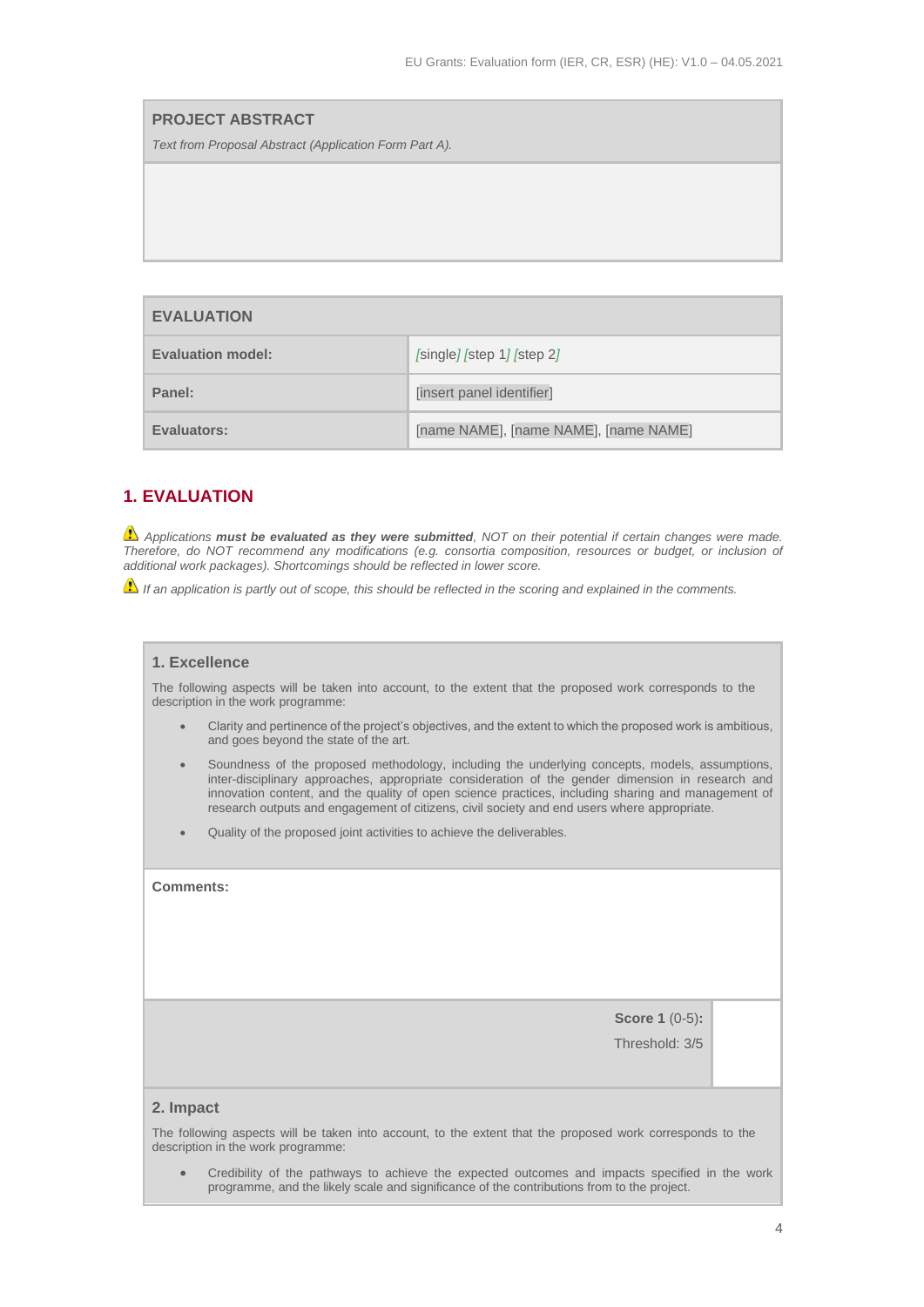- Suitability and quality of the measures to maximise expected outcomes and impacts, as set out in the dissemination and exploitation plan, including communication activities.
- Quality and credibility of the action to contribute achieving the EU-Rail Master Plan objectives and the expected impact of the EU-Rail Multi-Annual Work Programme.

| Comments:                                                                                                                                                                |  |  |
|--------------------------------------------------------------------------------------------------------------------------------------------------------------------------|--|--|
|                                                                                                                                                                          |  |  |
|                                                                                                                                                                          |  |  |
|                                                                                                                                                                          |  |  |
|                                                                                                                                                                          |  |  |
| <b>Score 2 (0-5):</b>                                                                                                                                                    |  |  |
| Threshold: 3/5                                                                                                                                                           |  |  |
|                                                                                                                                                                          |  |  |
| 3. Quality and efficiency of the implementation                                                                                                                          |  |  |
| The following aspects will be taken into account, to the extent that the proposed work corresponds to the<br>description in the work programme:                          |  |  |
| Quality and effectiveness of the work plan, assessment of risks, and appropriateness of the effort<br>$\bullet$<br>assigned to work packages, and the resources overall. |  |  |
| Capacity and role of each participant, and the extent to which the consortium as a whole brings together<br>$\bullet$<br>the necessary expertise.                        |  |  |
| Appropriateness of the project management structure and quality of the proposed coordination.<br>$\bullet$                                                               |  |  |
| Comments:                                                                                                                                                                |  |  |
|                                                                                                                                                                          |  |  |
|                                                                                                                                                                          |  |  |
|                                                                                                                                                                          |  |  |
| <b>Score 3 (0-5):</b>                                                                                                                                                    |  |  |
| Threshold: 3/5                                                                                                                                                           |  |  |
|                                                                                                                                                                          |  |  |
| <b>Total score</b>                                                                                                                                                       |  |  |
| Overall threshold /15                                                                                                                                                    |  |  |
|                                                                                                                                                                          |  |  |

в